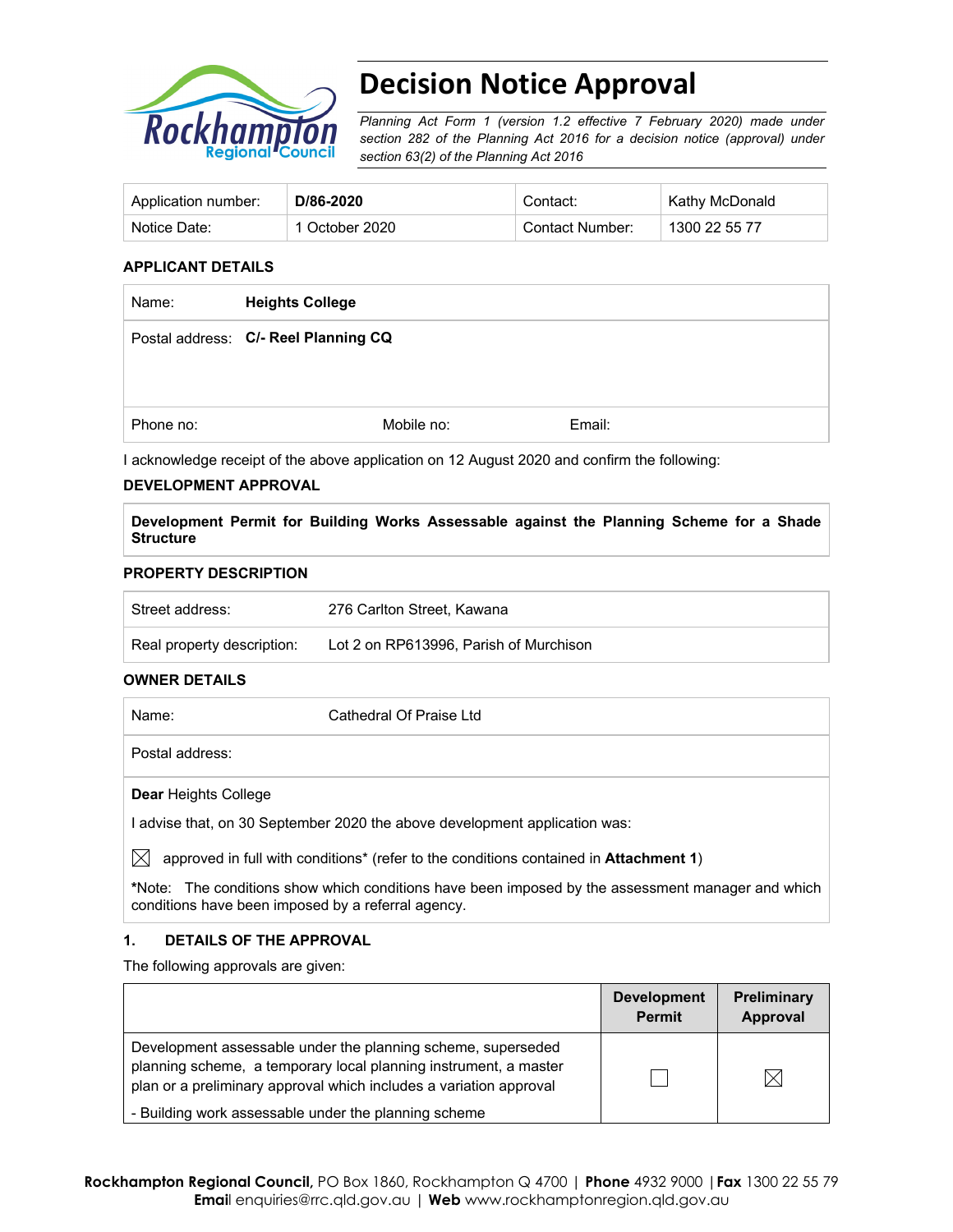# **2. CONDITIONS**

This approval is subject to the conditions in Attachment 1.

### **3. FURTHER DEVELOPMENT PERMITS REQUIRED**

Please be advised that the following development permits are required to be obtained before the development can be carried out:

| Type of development permit required | Subject of the required development permit |
|-------------------------------------|--------------------------------------------|
| Building Works                      |                                            |

# **4. REFERRAL AGENCIES** NIL

# **5. THE APPROVED PLANS**

**The approved development must be completed and maintained generally in accordance with the approved drawings and documents:** 

| Drawing/report title     | Prepared by                          | Date         | Reference number    | Rev                     |
|--------------------------|--------------------------------------|--------------|---------------------|-------------------------|
| Site Plan, Locality Plan | <b>BEAT Architects</b>               | 26 June 2020 | WD.101 Sheet 1 of 1 | $\overline{\mathsf{A}}$ |
| <b>Elevation Plan</b>    | Calare Civil Consulting<br>Engineers | 25 June 2020 | Sheet 3 of 4        |                         |
| Elevation Plan           | Calare Civil Consulting<br>Engineers | 25 June 2020 | Sheet 4 of 4        |                         |

# **6. CURRENCY PERIOD FOR THE APPROVAL (s.85 of the** *Planning Act***)**

The standard currency periods stated in section 85 of *Planning Act 2016* apply to each aspect of development in this approval, if not stated in the conditions of approval attached.

# **7. STATEMENT OF REASONS**

| Description of the<br>development      | The proposed development is for Building Works Assessable against the<br>Planning Scheme for a Shade Structure                                                                                                                                                                                                                                                  |  |  |
|----------------------------------------|-----------------------------------------------------------------------------------------------------------------------------------------------------------------------------------------------------------------------------------------------------------------------------------------------------------------------------------------------------------------|--|--|
| <b>Reasons for Decision</b>            | The development does not increase likelihood or consequences of flood<br>a)<br>damage, either on-site or to any other property or infrastructure;                                                                                                                                                                                                               |  |  |
|                                        | b)<br>The proposal does not compromise the strategic framework in the<br>Rockhampton Region Planning Scheme 2015;                                                                                                                                                                                                                                               |  |  |
|                                        | Assessment of the development against the relevant zone purpose,<br>C)<br>planning scheme codes and planning scheme policies demonstrates<br>that the proposed development will not cause significant adverse<br>impacts on the surrounding natural environment, built environment and<br>infrastructure, community facilities, or local character and amenity; |  |  |
|                                        | The proposed development does not compromise the relevant State<br>d)<br>Planning Policy; and                                                                                                                                                                                                                                                                   |  |  |
|                                        | On balance, the application should be approved because the<br>e)<br>circumstances favour Council exercising its discretion to approve the<br>application even though the development does not comply with an<br>aspect of the assessment benchmarks.                                                                                                            |  |  |
| <b>Assessment</b><br><b>Benchmarks</b> | The proposed development was assessed against the following assessment<br>benchmarks:                                                                                                                                                                                                                                                                           |  |  |
|                                        | Flood Hazard Overlay Code<br>$\bullet$                                                                                                                                                                                                                                                                                                                          |  |  |
| <b>Compliance with</b><br>assessment   | The development was assessed against all of the assessment benchmarks<br>listed above and complies with all of these with the exception listed below.                                                                                                                                                                                                           |  |  |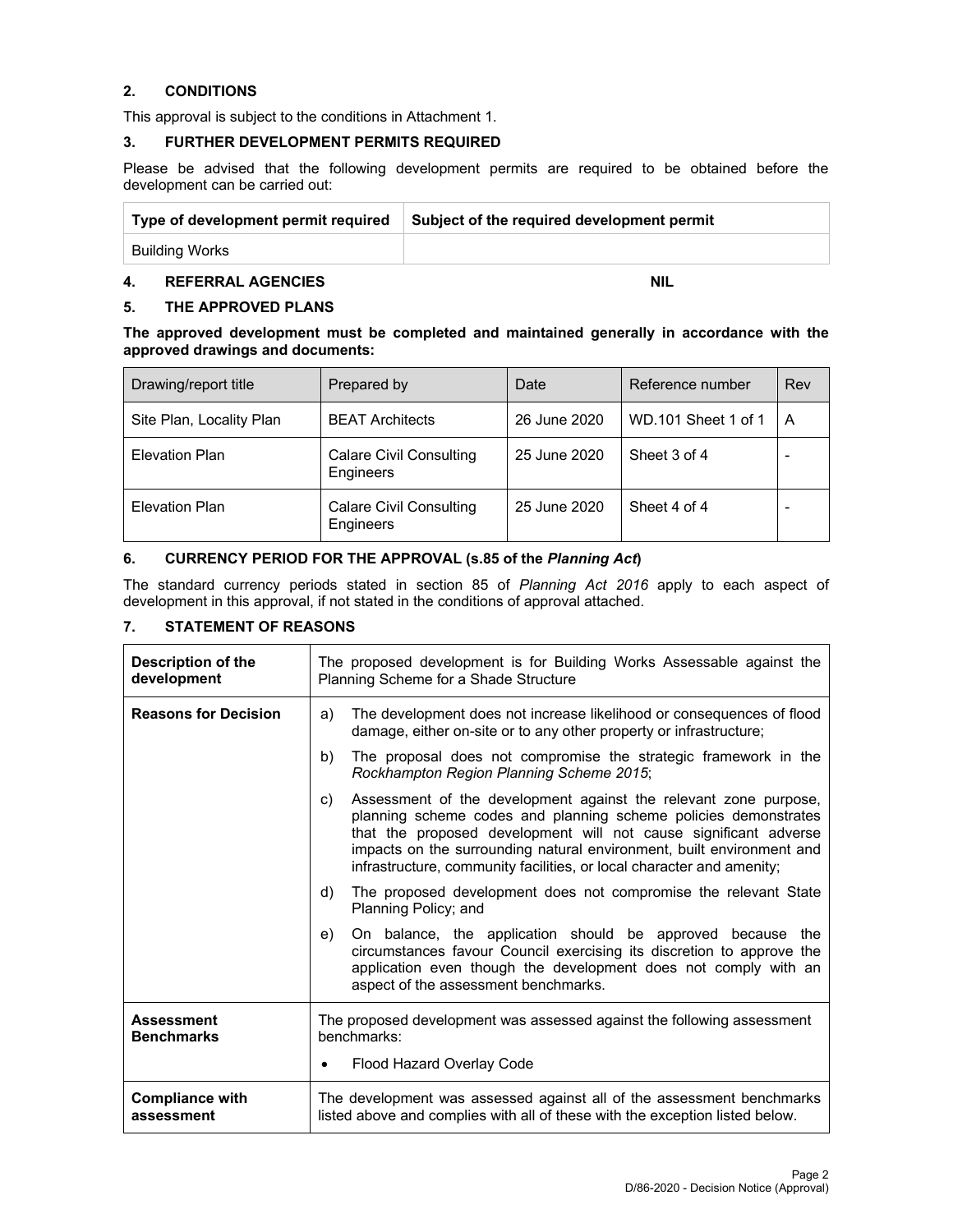| benchmarks                          | <b>Assessment</b><br><b>Benchmark</b>                                                                        | Reasons for the approval despite non-<br>compliance with benchmark                                                                                                                          |  |
|-------------------------------------|--------------------------------------------------------------------------------------------------------------|---------------------------------------------------------------------------------------------------------------------------------------------------------------------------------------------|--|
|                                     | Flood<br>Hazard<br>Overlay<br>Code                                                                           | The proposed open shade structure will not result<br>in any adverse impacts both internal and external<br>to the site, nor is it anticipated to increase the risk<br>to people or property. |  |
|                                     |                                                                                                              | Therefore the proposal is considered to achieve<br>the performance outcome.                                                                                                                 |  |
| Matters prescribed by<br>regulation | The State Planning Policy – Part E:<br>(i)<br>(ii)<br>The Central Queensland Regional Plan;<br>(iii)<br>(iv) | The Rockhampton Region Planning Scheme 2015; and<br>The common material, being the material submitted with the application.                                                                 |  |

# **8. APPEAL RIGHTS**

The rights of an applicant to appeal to a tribunal or the Planning and Environment Court against a decision about a development application are set out in chapter 6, part 1 of the *Planning Act 2016*. There may also be a right to make an application for a declaration by a tribunal (see chapter 6, part 2 of the *Planning Act 2016).*

#### *Appeal by an applicant*

An applicant for a development application may appeal to the Planning and Environment Court against the following:

- the refusal of all or part of the development application
- a provision of the development approval
- the decision to give a preliminary approval when a development permit was applied for
- a deemed refusal of the development application.

An applicant may also have a right to appeal to the Development tribunal. For more information, see schedule 1 of the *Planning Act 2016*.

The timeframes for starting an appeal in the Planning and Environment Court are set out in section 229 of the *Planning Act 2016*.

**Attachment 2** is an extract from the *Planning Act 2016* that sets out the applicant's appeal rights and the appeal rights of a submitter.

#### **9. WHEN THE DEVELOPMENT APPROVAL TAKES EFFECT**

This development approval takes effect:

From the time the decision notice is given  $-$  if there is no submitter and the applicant does not appeal the decision to the court.

Or

When the submitter's appeal period ends  $-$  if there is a submitter and the applicant does not appeal the decision to the court.

Or

Subject to the decision of the court, when the appeal is finally decided  $-$  if an appeal is made to the court.

### **10. ASSESSMENT MANAGER**

| Name: | Tarnya Fitzgibbon<br><b>COORDINATOR</b> | Signature: | Date: | 1 October 2020 |
|-------|-----------------------------------------|------------|-------|----------------|
|       | <b>DEVELOPMENT ASSESSMENT</b>           |            |       |                |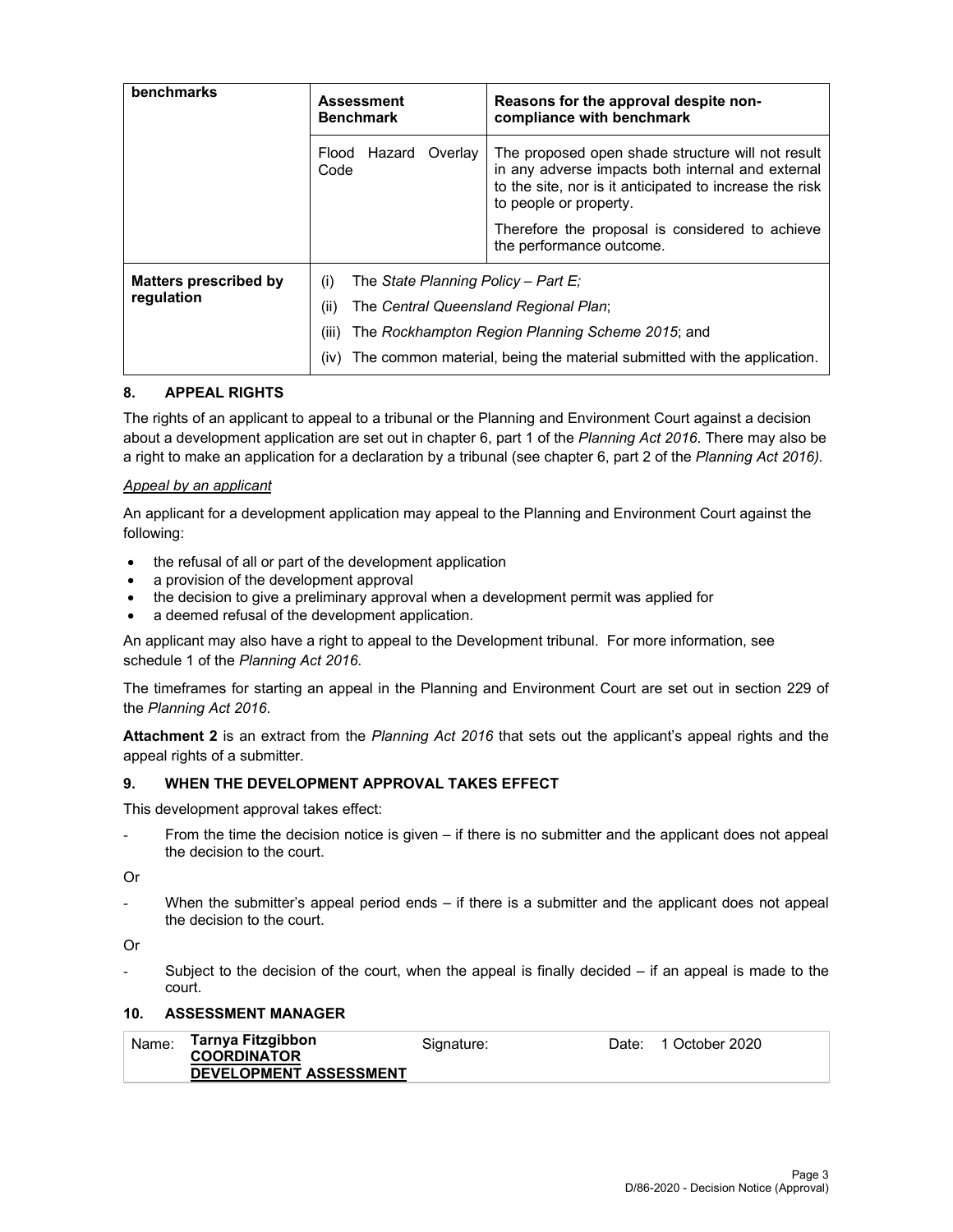### **Attachment 1 – Conditions of the approval**

*Part 1* **–** *Conditions imposed by the assessment manager [Note: where a condition is imposed about infrastructure under Chapter 4 of the Planning Act 2016, the relevant provision of the Act under which this condition was imposed must be specified.]*

### **Attachment 2—Extract on appeal rights**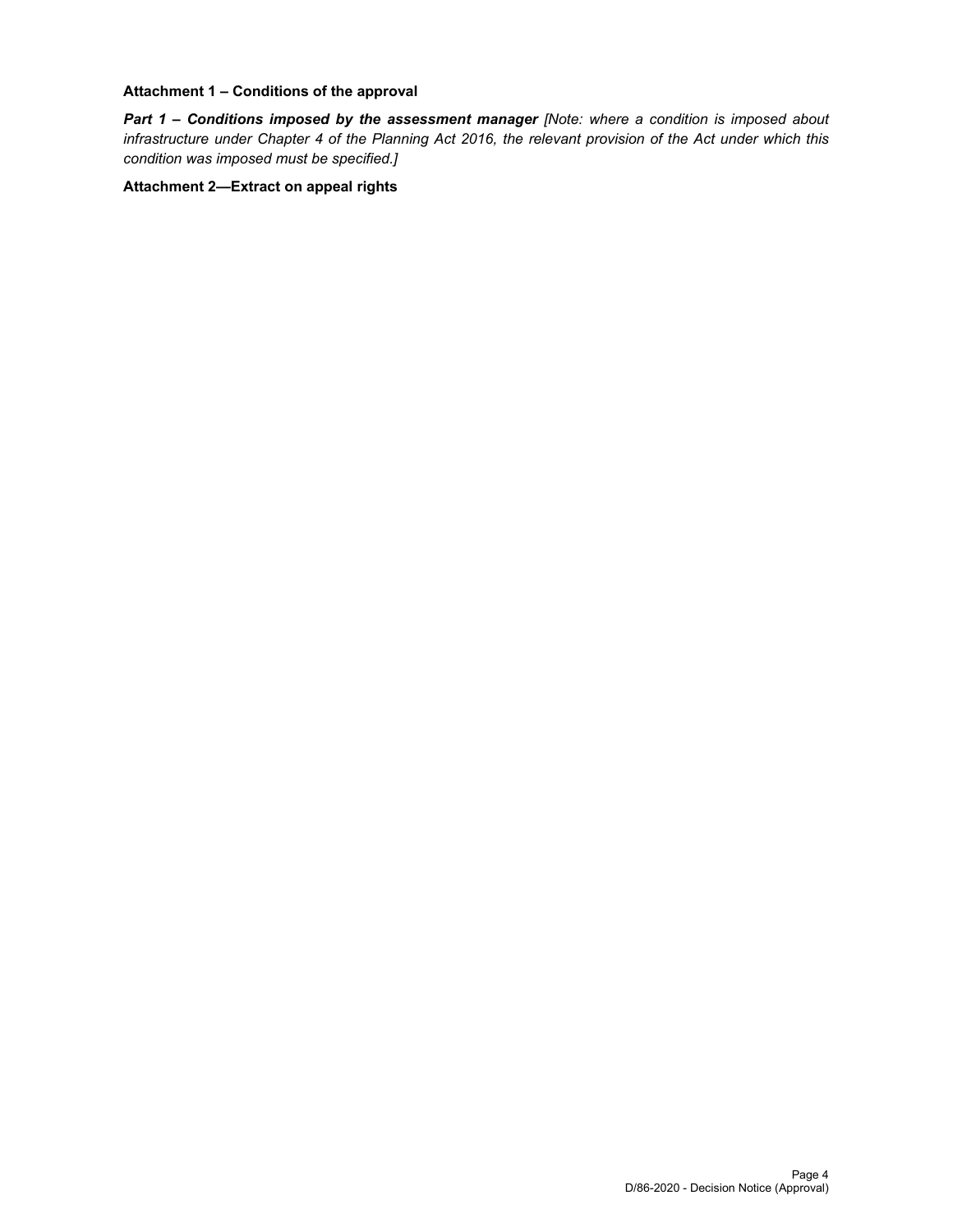

# **Attachment 1 – Part 1 Rockhampton Regional Council Conditions**

*Planning Act 2016* 

- 1.0 ADMINISTRATION
- 1.1 The Developer and their employee, agent, contractor or invitee is responsible for ensuring compliance with the conditions of this development approval.
- 1.2 Where these Conditions refer to "Council" in relation to requiring Council to approve or to be satisfied as to any matter, or conferring on the Council a function, power or discretion, that role may be fulfilled in whole or in part by a delegate appointed for that purpose by the Council.
- 1.3 All conditions, works, or requirements of this development approval must be undertaken and completed:
	- 1.3.1 to Council's satisfaction;
	- 1.3.2 at no cost to Council; and
	- 1.3.3 prior to issue of the Certificate of Classification for the Building Works,

unless otherwise stated.

- 1.4 Infrastructure requirements of this development approval must be contributed to the relevant authorities, where applicable, at no cost to Council, prior to issue of the Certificate of Classification for the Building Works, unless otherwise stated.
- 1.5 The following further Development Permits must be obtained prior to the commencement of any works associated with their purposes:
	- 1.5.1 Building Works.
- 1.6 All works must be designed, constructed and maintained in accordance with the relevant Council policies, guidelines and standards, unless otherwise stated.
- 1.7 All engineering drawings/specifications, design and construction works must be in accordance with the requirements of the relevant *Australian Standards* and must be approved, supervised and certified by a Registered Professional Engineer of Queensland.
- 2.0 APPROVED PLANS AND DOCUMENTS
- 2.1 The approved development must be completed and maintained generally in accordance with the approved plans and documents, except where amended by any condition of this development approval:

| Drawing/report<br>title     | Prepared by                                        | Date         | Reference number    | Rev |
|-----------------------------|----------------------------------------------------|--------------|---------------------|-----|
| Site Plan, Locality<br>Plan | <b>BEAT Architects</b>                             | 26 June 2020 | WD.101 Sheet 1 of 1 | A   |
| <b>Elevation Plan</b>       | Calare Civil<br><b>Consulting Engineers</b>        | 25 June 2020 | Sheet 3 of 4        |     |
| <b>Elevation Plan</b>       | <b>Calare Civil</b><br><b>Consulting Engineers</b> | 25 June 2020 | Sheet 4 of 4        |     |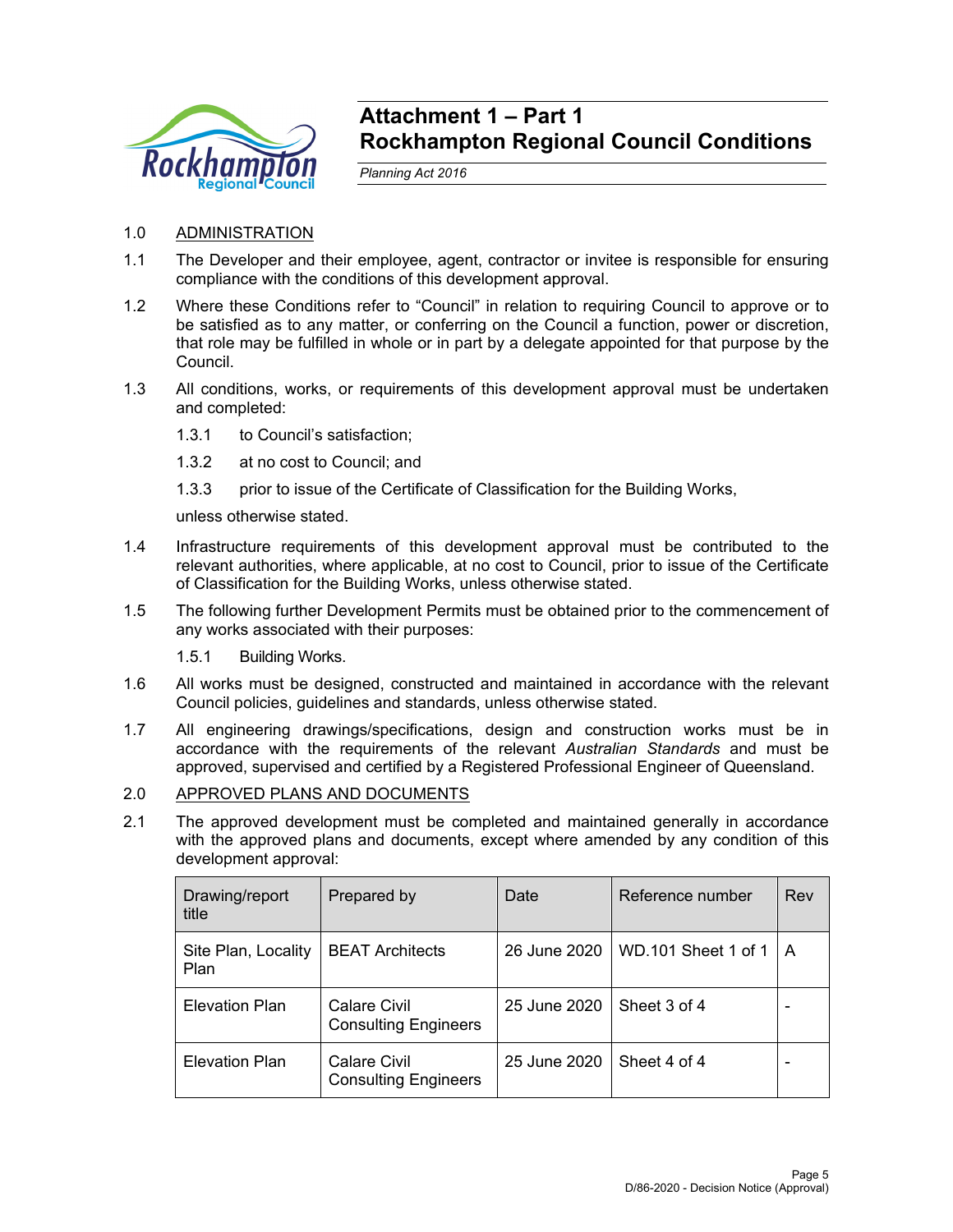- 2.2 Where there is any conflict between the conditions of this development approval and the details shown on the approved plans and documents, the conditions of this development approval must prevail.
- 2.3 Where conditions require the above plans or documents to be amended, the revised document(s) must be submitted for approval by Council prior to the submission of an application for a Development Permit for Building Works.

# 3.0 ROOF DRAINAGE WORKS

3.1 All roofwater runoff from the development must be directed to a lawful point of discharge and must not restrict, impair or change the natural flow of runoff water or cause a nuisance to surrounding land or infrastructure.

# 4.0 SITE WORKS

4.1 Site works must be constructed such that they do not, at any time, in any way restrict, impair or change the natural flow of runoff water, or cause a nuisance or worsening to surrounding land or infrastructure.

# 5.0 BUILDING WORKS

- 5.1 A Development Permit for Building Works must be obtained for the proposed structure on the development site.
- 5.2 Any application for a Development Permit for Building Works must be accompanied by a detailed structural engineering report and a building certificate prepared by a suitably qualified Registered Professional Engineer of Queensland, which demonstrates that the shade structure has been designed to withstand the forces created by floodwaters and debris loading.
- 5.3 All non-habitable areas subject to flood inundation during a one per cent (1%) Annual exceedance probability flood event, must be designed and constructed using suitable flood resilient materials.
- 5.4 Any electrical services and utilities connected to the proposed structure, including electrical outlets, must be designed and installed at such a height that they are a minimum of 500 millimetres above a one per cent (1%) Annual exceedance probability flood level.

# 6.0 ASSET MANAGEMENT

- 6.1 Any alteration necessary to electricity, telephone, water mains, sewerage mains, and/or public utility installations resulting from the development or in connection with the development, must be undertaken and completed at no cost to Council.
- 6.2 Any damage to existing stormwater, water supply and sewerage infrastructure, kerb and channel, pathway or roadway (including removal of concrete slurry from public land and Council infrastructure), that occurs while any works are being carried out in association with this development approval must be repaired at full cost to the developer. This includes the reinstatement of any existing traffic signs or pavement markings that may have been removed or damaged.

# 7.0 OPERATING PROCEDURES

7.1 It is the responsibility of the owner or occupier of the land from time to time to implement the Contingency Plan during a flood event or if there is a risk of flooding near the land.

# ADVISORY NOTES

# NOTE 1. Aboriginal Cultural Heritage

It is advised that under section 23 of the *Aboriginal Cultural Heritage Act 2003*, a person who carries out an activity must take all reasonable and practicable measures to ensure the activity does not harm Aboriginal cultural heritage (the "cultural heritage duty of care"). Maximum penalties for breaching the duty of care are listed in the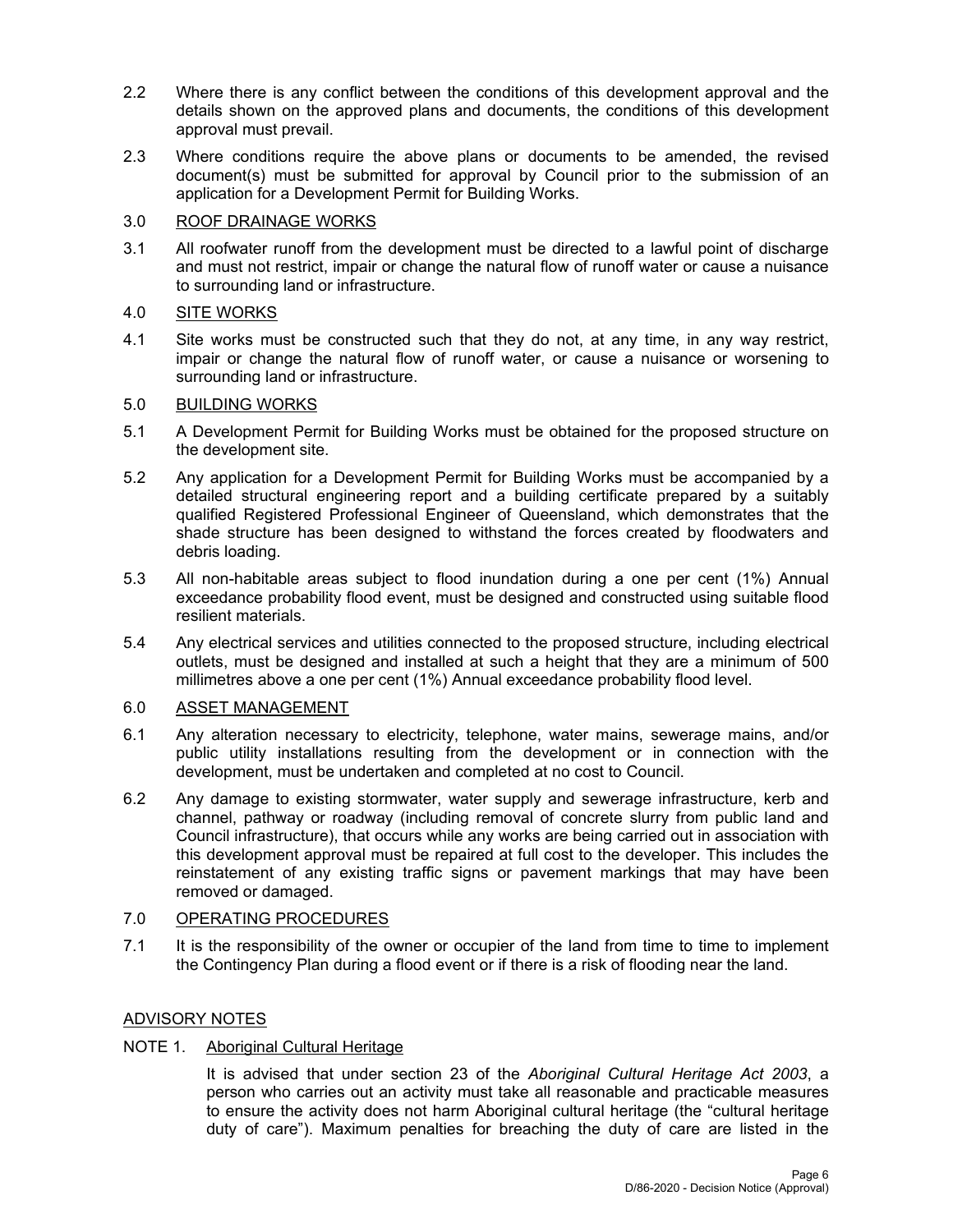Aboriginal cultural heritage legislation. The information on Aboriginal cultural heritage is available on the Department of Aboriginal and Torres Strait Islander Partnerships website www.datsip.qld.gov.au.

# NOTE 2. General Environmental Duty

General environmental duty under the *Environmental Protection Act 1994* prohibits unlawful environmental nuisance caused by noise, aerosols, particles, dust, ash, fumes, light, odour or smoke beyond the boundaries of the development site during all stages of the development including earthworks, construction and operation.

# NOTE 3. General Safety Of Public During Construction

The *Work Health and Safety Act 2011* and *Manual of Uniform Traffic Control Devices* must be complied with in carrying out any construction works, and to ensure safe traffic control and safe public access in respect of works being constructed on a road.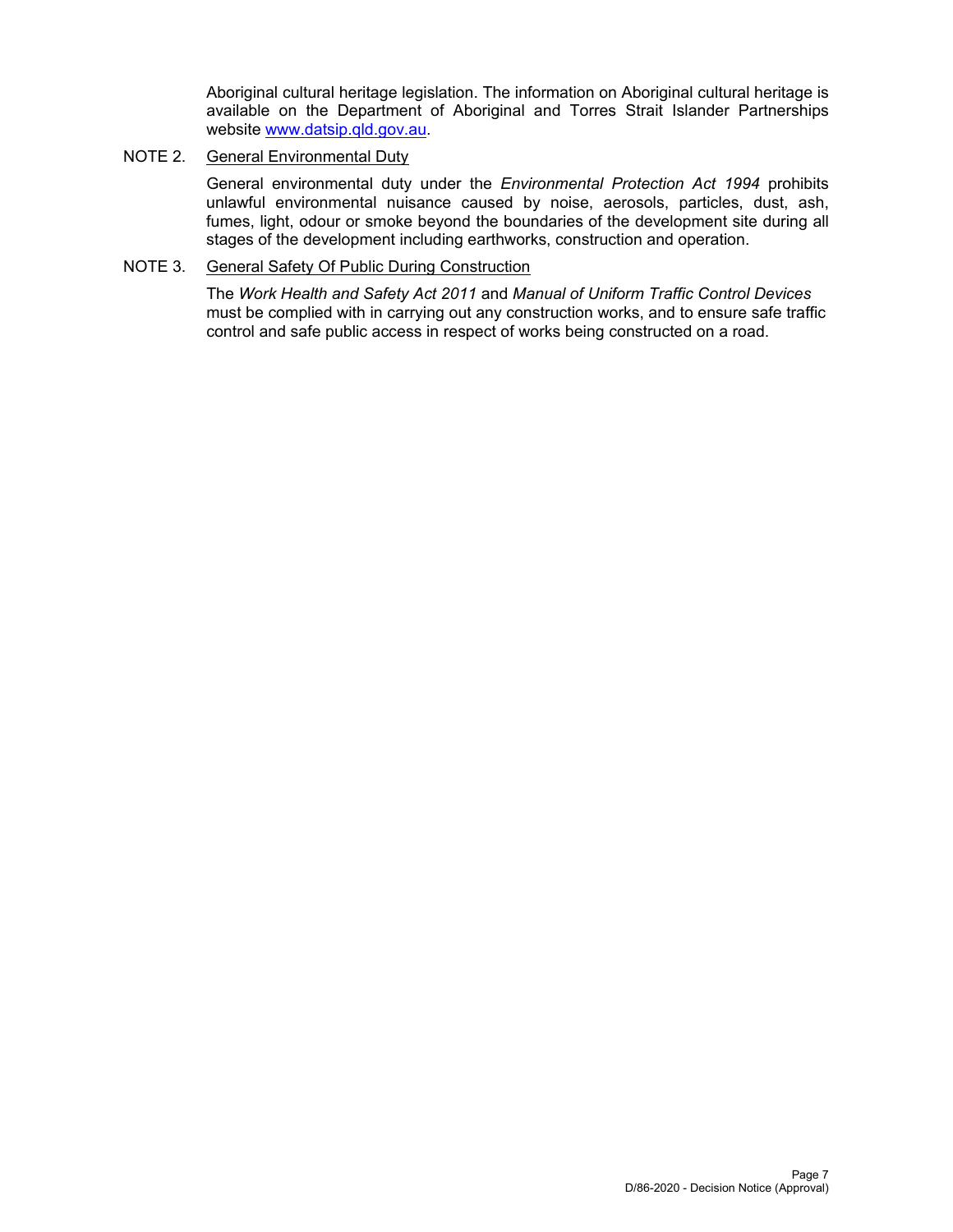

# **Attachment 2 - Appeal Rights**

*PLANNING ACT 2016*

The following is an extract from the *Planning Act 2016 (Chapter 6)*

# *Appeal rights*

#### *229 Appeals to tribunal or P&E Court*

- (1) Schedule 1 states—
	- (a) matters that may be appealed to— (i) either a tribunal or the P&E Court; or (ii) only a tribunal; or (iii) only the P&E Court; and
	- (b) the person—
		- (i) who may appeal a matter (the **appellant**); and
		- (ii) who is a respondent in an appeal of the matter; and (iii) who is a co-respondent in an appeal of the matter; and
		- (iv) who may elect to be a co-respondent in an appeal of the matter.
- (2) An appellant may start an appeal within the appeal period.
- (3) The **appeal period** is—
	- (a) for an appeal by a building advisory agency—10 business days after a decision notice for the decision is given to the agency or
	- (b) for an appeal against a deemed refusal—at any time after the deemed refusal happens; or
	- (c) for an appeal against a decision of the Minister, under chapter 7, part 4, to register premises or to renew the registration of premises—20 business days after a notice is published under section 269(3)(a) or (4); or
	- (d) for an appeal against an infrastructure charges notice— 20 business days after the infrastructure charges notice is given to the person; or
	- (e) for an appeal about a deemed approval of a development application for which a decision notice has not been given—30 business days after the applicant gives the deemed approval notice to the assessment manager; or
	- (f) for any other appeal—20 business days after a notice of the decision for the matter, including an enforcement notice, is given to the person.

#### Note—

See the P&E Court Act for the court's power to extend the appeal period.

- (4) Each respondent and co-respondent for an appeal may be heard in the appeal.
- (5) If an appeal is only about a referral agency's response, the assessment manager may apply to the tribunal or P&E Court to withdraw from the appeal.
- (6) To remove any doubt, it is declared that an appeal against an infrastructure charges notice must not be about— (a) the adopted charge itself; or
	- (b) for a decision about an offset or refund—
		- (i) the establishment cost of trunk infrastructure identified in a LGIP; or
		- (ii) the cost of infrastructure decided using the method
	- included in the local government's charges resolution.

# **230 Notice of appeal**

- (1) An appellant starts an appeal by lodging, with the registrar of the tribunal or P&E Court, a notice of appeal that— (a) is in the approved form; and
	- (b) succinctly states the grounds of the appeal.
- (2) The notice of appeal must be accompanied by the required fee.
- (3) The appellant or, for an appeal to a tribunal, the registrar must, within the service period, give a copy of the notice of appeal to—
- (a) the respondent for the appeal; and
- (b) each co-respondent for the appeal; and
- (c) for an appeal about a development application under schedule 1, table 1, item 1—each principal submitter for the development application; and
- (d) for an appeal about a change application under schedule 1, table 1, item 2—each principal submitter for the change application; and
- (e) each person who may elect to become a co-respondent for the appeal, other than an eligible submitter who is not a principal submitter in an appeal under paragraph (c) or (d); and
- (f) for an appeal to the P&E Court—the chief executive; and
- (g) for an appeal to a tribunal under another Act—any other person who the registrar considers appropriate.
- (4) The **service period** is—
	- (a) if a submitter or advice agency started the appeal in the P&E Court-2 business days after the appeal is started; or
	- (b) otherwise—10 business days after the appeal is started.
- (5) A notice of appeal given to a person who may elect to be a co-respondent must state the effect of subsection
- (6) A person elects to be a co-respondent by filing a notice of election, in the approved form, within 10 business days
	- after the notice of appeal is given to the person*.*
- **231 Other appeals**
- (1) Subject to this chapter, schedule 1 and the P&E Court Act, unless the Supreme Court decides a decision or other matter under this Act is affected by jurisdictional error, the decision or matter is non-appealable.
- (2) The Judicial Review Act 1991, part 5 applies to the decision or matter to the extent it is affected by jurisdictional error.
- (3) A person who, but for subsection (1) could have made an application under the Judicial Review Act 1991 in relation to the decision or matter, may apply under part 4 of that Act for a statement of reasons in relation to the decision or matter.
- (4) In this section— **decision** includes—
	- (a) conduct engaged in for the purpose of making a decision; and
	- (b) other conduct that relates to the making of a decision; and
	- (c) the making of a decision or the failure to make a decision; and
	- (d) a purported decision; and
	- (e) a deemed refusal.

**non-appealable**, for a decision or matter, means the decision or matter—

- (a) is final and conclusive; and
- (b) may not be challenged, appealed against, reviewed, quashed, set aside or called into question in any other way under the Judicial Review Act 1991 or otherwise, whether by the Supreme Court, another court, a tribunal or another entity; and
- (c) is not subject to any declaratory, injunctive or other order of the Supreme Court, another court, a tribunal or another entity on any ground.

#### **232 Rules of the P&E Court**

- (1) A person who is appealing to the P&E Court must comply with the rules of the court that apply to the appeal.
- (2) However, the P&E Court may hear and decide an appeal even if the person has not complied with rules of the P&E Court.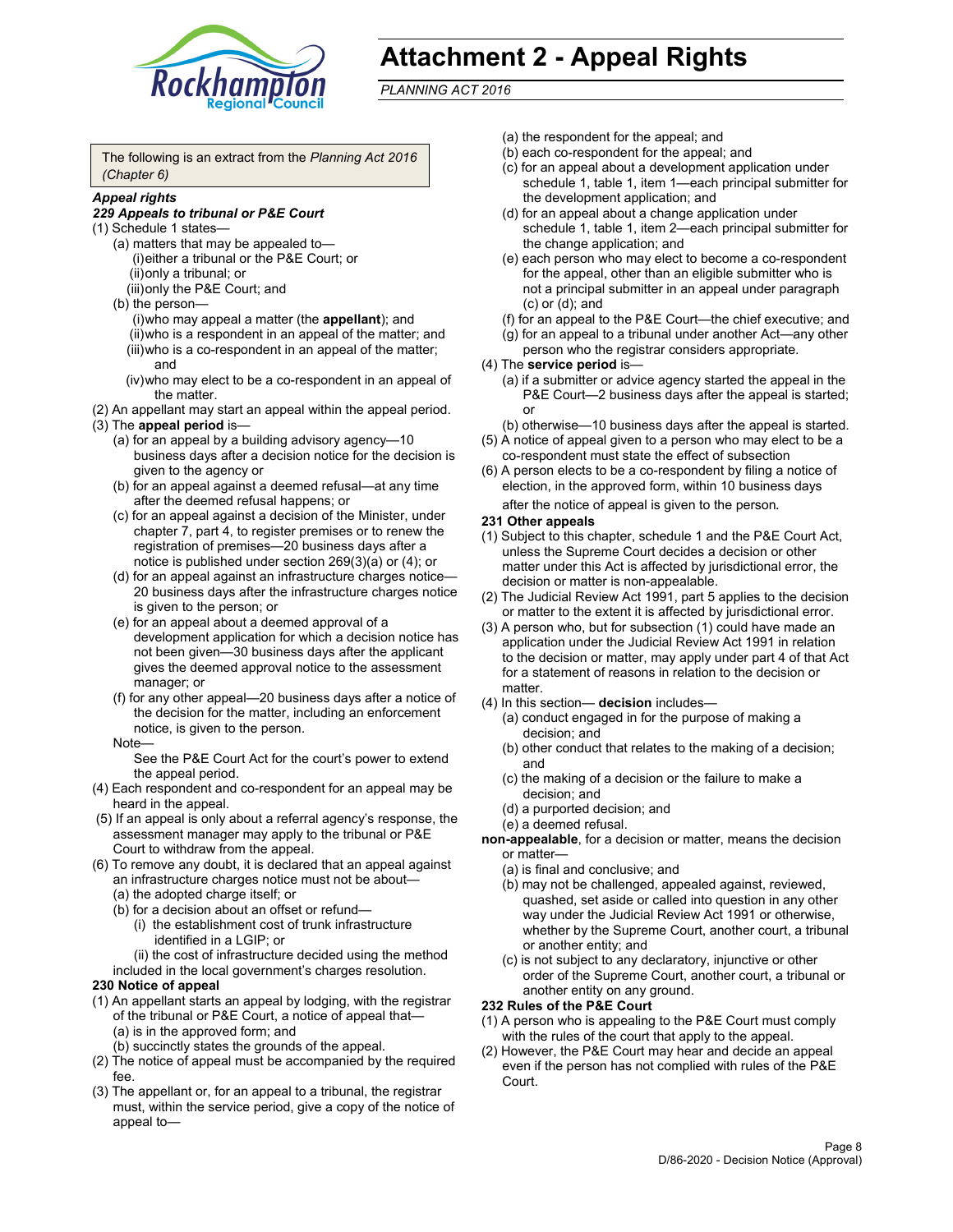

# **Appeal Rights**

*PLANNING ACT 2016*

# **Schedule 1**

# **Appeals section 229**

- **1 Appeal rights and parties to appeals**
- (1) Table 1 states the matters that may be appealed to—(a) the P&E court; or (b) a tribunal.
- (2) However, table 1 applies to a tribunal only if the matter involves—
	- (a) the refusal, or deemed refusal of a development application, for—
	- (i) a material change of use for a classified building; or
	- (ii) operational work associated with building work, a retaining wall, or a tennis court; or
	- (b) a provision of a development approval for—
	- (i) a material change of use for a classified building; or
- (ii) operational work associated with building work, a retaining wall, or a tennis court; or
	- (c) if a development permit was applied for—the decision to give a preliminary approval for— (i) a material change of use for a classified building; or
	- (ii) operational work associated with building work, a retaining wall, or a tennis court; or
	- (d) a development condition if—
		- (i) the development approval is only for a material change of use that involves the use of a building classified under the Building Code as a class 2 building; and
		- (ii) the building is, or is proposed to be, not more than 3 storeys; and
		- (iii) the proposed development is for not more than 60 sole-occupancy units; or
	- (e) a decision for, or a deemed refusal of, an extension application for a development approval that is only for a material change of use of a classified building; or
	- (f) a decision for, or a deemed refusal of, a change application for a development approval that is only for a material change of use of a classified building; or
	- (g) a matter under this Act, to the extent the matter relates to—
		- (i) the Building Act, other than a matter under that Act that may or must be decided by the Queensland Building and Construction Commission; or
		- (ii) the Plumbing and Drainage Act, part 4 or 5; or
	- (h) a decision to give an enforcement notice in relation to a matter under paragraphs (a) to (g); or
	- (i) a decision to give an infrastructure charges notice; or
	- (j) the refusal, or deemed refusal, of a conversion application; or
	- (k) a matter that, under another Act, may be appealed to the tribunal; or
	- (l) a matter prescribed by regulation.
- (3) Also, table 1 does not apply to a tribunal if the matter
	- involves—
		- (a) for a matter in subsection  $(2)(a)$  to  $(d)$ 
			- (i) a development approval for which the development application required impact assessment; and
			- (ii) a development approval in relation to which the assessment manager received a properly made submission for the development application; or
	- (b) a provision of a development approval about the identification or inclusion, under a variation approval, of a matter for the development.
- (4) Table 2 states the matters that may be appealed only to the P&E Court.
- (5) Table 3 states the matters that may be appealed only to the tribunal.
- (6) In each table—
	- (a) column 1 states the appellant in the appeal; and
	- (b) column 2 states the respondent in the appeal; and
	- (c) column 3 states the co-respondent (if any) in the appeal; and
	- (d) column 4 states the co-respondents by election (if any) in the appeal.
- (7) If the chief executive receives a notice of appeal under section 230(3)(f), the chief executive may elect to be a corespondent in the appeal.

| Table 1<br>Appeals to the P&E Court and, for certain matters, to a tribunal                                      |                                                                                                                                |                                                                                          |                                                       |  |  |
|------------------------------------------------------------------------------------------------------------------|--------------------------------------------------------------------------------------------------------------------------------|------------------------------------------------------------------------------------------|-------------------------------------------------------|--|--|
| 1. Development applications<br>An appeal may be made against-<br>(c) a provision of the development approval; or | (a) the refusal of all or part of the development application; or<br>(b) the deemed refusal of the development application; or | (d) if a development permit was applied for—the decision to give a preliminary approval. |                                                       |  |  |
| Column 1                                                                                                         | Column 2                                                                                                                       | Column 3                                                                                 | Column 4                                              |  |  |
| Appellant                                                                                                        | Respondent<br>Co-respondent<br>Co-respondent by election                                                                       |                                                                                          |                                                       |  |  |
| $(if$ any)<br>$($ if any $)$                                                                                     |                                                                                                                                |                                                                                          |                                                       |  |  |
| The applicant                                                                                                    | The assessment<br>manager                                                                                                      | If the appeal is about<br>a concurrence                                                  | 1 A concurrence agency that is<br>not a co-respondent |  |  |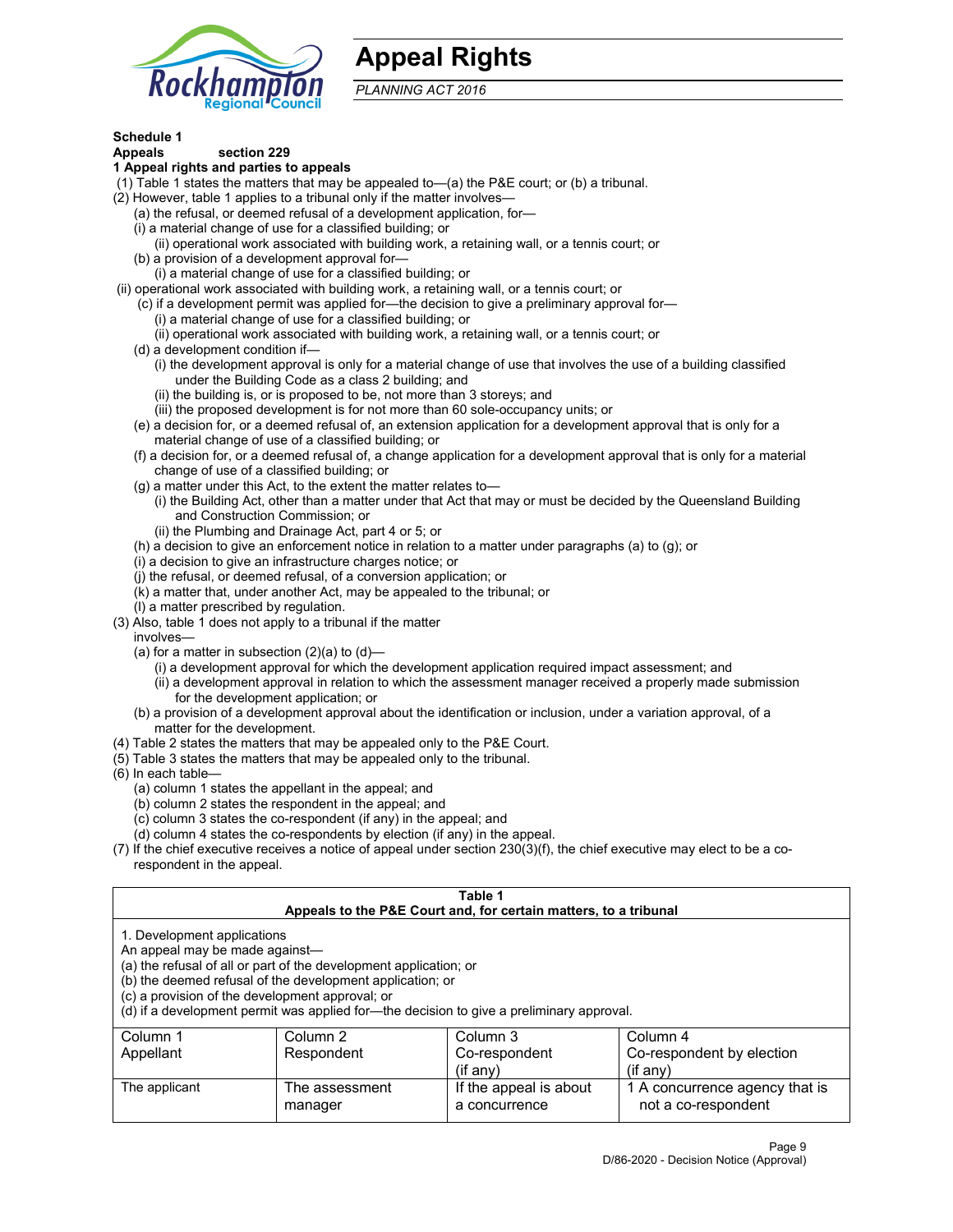| Table 1<br>Appeals to the P&E Court and, for certain matters, to a tribunal                                                                                                                        |                                     |                                                                 |                                                                                                                                                                                                                                                                                                                                                 |  |
|----------------------------------------------------------------------------------------------------------------------------------------------------------------------------------------------------|-------------------------------------|-----------------------------------------------------------------|-------------------------------------------------------------------------------------------------------------------------------------------------------------------------------------------------------------------------------------------------------------------------------------------------------------------------------------------------|--|
| 2. Change applications<br>An appeal may be made against-                                                                                                                                           |                                     | agency's referral<br>response-the<br>concurrence agency         | 2 If a chosen Assessment<br>manager is the respondent-<br>the prescribed assessment<br>manager<br>3 Any eligible advice agency for<br>the application<br>4 Any eligible submitter for the<br>application<br>(a) a responsible entity's decision for a change application, other than a decision made by the P&E court; or                       |  |
| (b) a deemed refusal of a change application.<br>Column 1<br>Appellant                                                                                                                             | Column $\overline{2}$<br>Respondent | Column 3<br>Co-respondent<br>(if any)                           | Column 4<br>Co-respondent by election<br>(if any)                                                                                                                                                                                                                                                                                               |  |
| 1 The applicant<br>2 If the responsible<br>entity is the<br>assessment<br>manager-an<br>affected entity that<br>gave a pre-request<br>notice or response<br>notice                                 | The responsible<br>entity           | If an affected entity<br>starts the appeal-the<br>applicant     | 1 A concurrence agency for the<br>development application<br>2 If a chosen assessment<br>manager is the respondent-<br>the prescribed assessment<br>manager<br>3 A private certifier for the<br>development application<br>4 Any eligible advice agency for<br>the change application<br>5 Any eligible submitter for the<br>change application |  |
| 3. Extension applications<br>An appeal may be made against-<br>(a) the assessment manager's decision about an extension application; or<br>(b) a deemed refusal of an extension application.       |                                     |                                                                 |                                                                                                                                                                                                                                                                                                                                                 |  |
| Column 1<br>Appellant                                                                                                                                                                              | Column <sub>2</sub><br>Respondent   | Column 3<br>Co-respondent<br>(if any)                           | Column 4<br>Co-respondent by election<br>(if any)                                                                                                                                                                                                                                                                                               |  |
| 1 The applicant<br>1<br>For a matter other<br>than a deemed<br>refusal of an<br>extension<br>application $-$ a<br>concurrence<br>agency, other than<br>the chief executive,<br>for the application | The assessment<br>manager           | If a concurrence<br>agency starts the<br>appeal - the applicant | If a chosen assessment<br>manager is the respondent - the<br>prescribed assessment manager                                                                                                                                                                                                                                                      |  |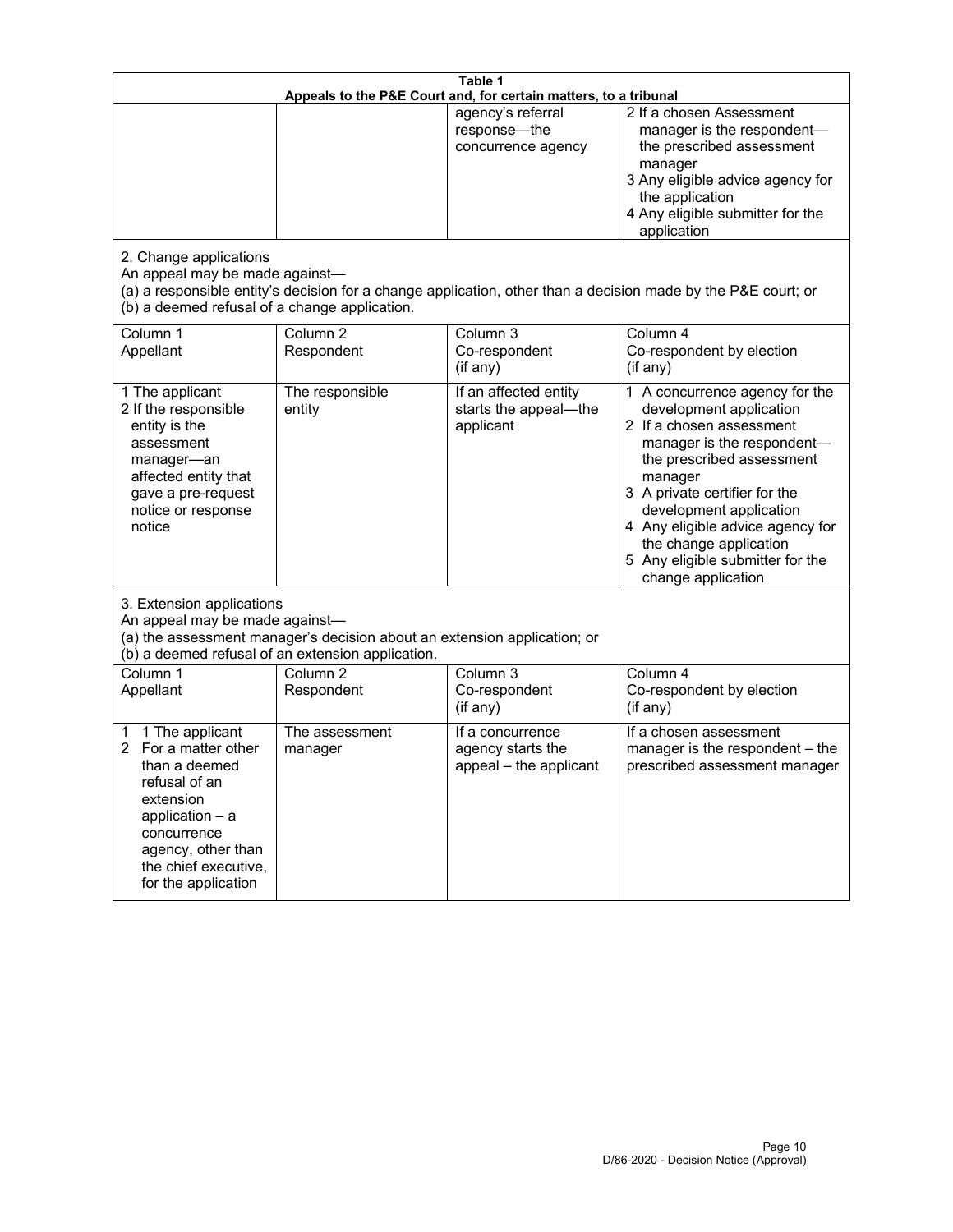#### **Table 1 Appeals to the P&E Court and, for certain matters, to a tribunal**

4. Infrastructure charges notices

An appeal may be made against an infrastructure charges notice on 1 or more of the following grounds

- a) The notice involved an error relating to
	- (i) The application of the relevant adopted charge; or

Examples of errors in applying an adopted charge –

- The incorrect application of gross floor area for a non-residential development
- Applying an incorrect 'use category', under a regulation, to the development
- (i) The working out of extra demands, for section 120; or
- (ii) An offset or refund; or
- b) The was no decision about an offset or refund; or
- c) If the infrastructure charges notice states a refund will be given the timing for giving the refund; or
- d) The amount of the charge is so unreasonable that no reasonable relevant local government could have imposed the amount.

| Column 1<br>Appellant                                    | Column 2<br>Respondent                                                    | Column 3<br>Co-respondent<br>(i f any) | Column 4<br>Co-respondent by election<br>(if any) |
|----------------------------------------------------------|---------------------------------------------------------------------------|----------------------------------------|---------------------------------------------------|
| The person given the<br>Infrastructure charges<br>notice | The local government<br>that gave the<br>infrastructure charges<br>notice |                                        |                                                   |

5. Conversion applications

An appeal may be made against—

(a) the refusal of a conversion application; or

(b) a deemed refusal of a conversion application.

| Column 1      | Column 2                | Column 3       | Column 4                  |
|---------------|-------------------------|----------------|---------------------------|
| Appellant     | Respondent              | Co-respondent  | Co-respondent by election |
|               |                         | $($ if any $)$ | (i f any)                 |
|               |                         |                |                           |
| The applicant | The local government    |                |                           |
|               | to which the conversion |                |                           |
|               | application was made    |                |                           |

6. Enforcement notices

An appeal may be made against the decision to give an enforcement notice.

| Column 1<br>Appellant                      | Column 2<br>Respondent       | Column 3<br>Co-respondent<br>(if any) | Column 4<br>Co-respondent by election<br>$($ if any $)$                                                                                                                    |
|--------------------------------------------|------------------------------|---------------------------------------|----------------------------------------------------------------------------------------------------------------------------------------------------------------------------|
| The person given the<br>enforcement notice | The enforcement<br>authority |                                       | If the enforcement authority is<br>not the local government for<br>the premises in relation to which<br>the offence is alleged to have<br>happened-the local<br>government |

#### **Table 2 Appeals to the P&E Court only**

1. Appeals from tribunal

An appeal may be made against a decision of a tribunal, other than a decision under

section 252, on the ground of—

(a) an error or mistake in law on the part of the tribunal; or

(b) jurisdictional error.

| Column 1<br>Appellant                             | Column 2<br>Respondent                                    | Column 3<br>Co-respondent<br>$(if$ any) | Column 4<br>Co-respondent by election<br>$(if$ any) |
|---------------------------------------------------|-----------------------------------------------------------|-----------------------------------------|-----------------------------------------------------|
| A party to the<br>proceedings for the<br>decision | The other party to the<br>proceedings for the<br>decision | $\overline{\phantom{a}}$                |                                                     |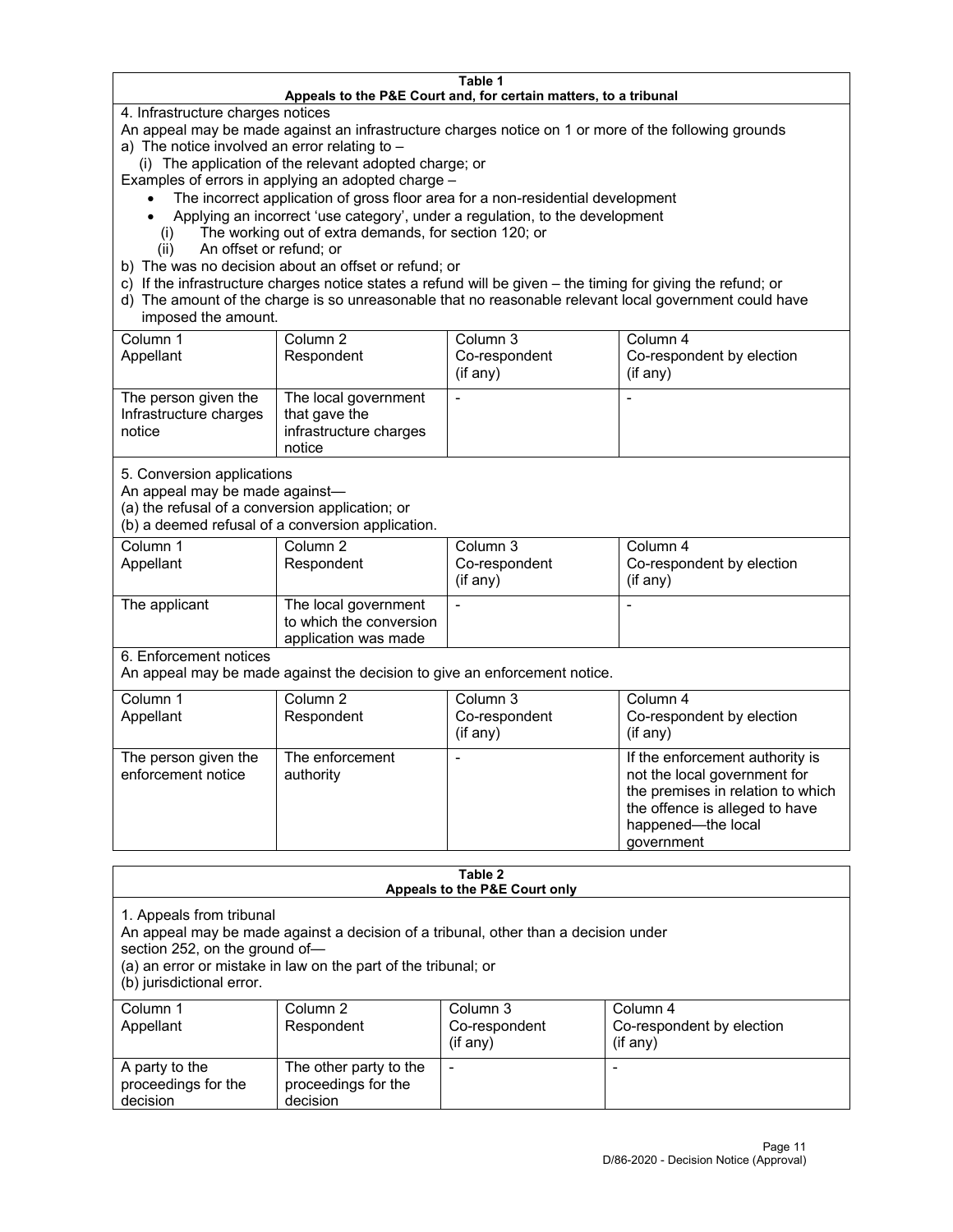#### **Table 2 Appeals to the P&E Court only**

2. Eligible submitter appeals

An appeal may be made against the decision to give a development approval, or an approval for a change application, to the extent that the decision relates to—

(a) any part of the development application for the development approval that required impact assessment; or (b) a variation request.

| Column 1<br>Appellant                                                                                                                                                                        | Column 2<br>Respondent                                                                                                     | Column 3<br>Co-respondent<br>(i f any)                                                                                  | Column 4<br>Co-respondent by election<br>$($ if any $)$ |
|----------------------------------------------------------------------------------------------------------------------------------------------------------------------------------------------|----------------------------------------------------------------------------------------------------------------------------|-------------------------------------------------------------------------------------------------------------------------|---------------------------------------------------------|
| 1 For a development<br>application-an<br>eligible submitter for<br>the development<br>application<br>2 For a change<br>application-an<br>eligible submitter for<br>the change<br>application | 1 For a development<br>application-the<br>assessment<br>manager<br>2 For a change<br>application-the<br>responsible entity | 1 The applicant<br>2 If the appeal is<br>about a concurrence<br>agency's referral<br>response—the<br>concurrence agency | Another eligible<br>submitter for the<br>application    |

3. Eligible submitter and eligible advice agency appeals

An appeal may be made against a provision of a development approval, or failure to

include a provision in the development approval, to the extent the matter relates to—

(a) any part of the development application or the change application, for the development approval, that required impact assessment; or

(b) a variation request.

| Column 1<br>Appellant                                                                                                                                                                                                                                                                         | Column <sub>2</sub><br>Respondent                                                                                          | Column 3<br>Co-respondent<br>(if any)                                                                                   | Column 4<br>Co-respondent by election<br>(if any) |
|-----------------------------------------------------------------------------------------------------------------------------------------------------------------------------------------------------------------------------------------------------------------------------------------------|----------------------------------------------------------------------------------------------------------------------------|-------------------------------------------------------------------------------------------------------------------------|---------------------------------------------------|
| 1 For a development<br>application-an<br>eligible submitter for<br>the development<br>application<br>2 For a change<br>application-an<br>eligible submitter for<br>the change<br>application<br>3 An eligible advice<br>agency for the<br>development<br>application or<br>change application | 1 For a development<br>application-the<br>assessment<br>manager<br>2 For a change<br>application-the<br>responsible entity | 1 The applicant<br>2 If the appeal is<br>about a concurrence<br>agency's referral<br>response-the<br>concurrence agency | Another eligible submitter for the<br>application |
| 4. Compensation claims<br>An appeal may be made against-<br>(a) a decision under section 32 about a compensation claim; or<br>(b) a decision under section 265 about a claim for compensation; or<br>(c) a deemed refusal of a claim under paragraph (a) or (b).                              |                                                                                                                            |                                                                                                                         |                                                   |
| Column <sub>1</sub><br>Appellant                                                                                                                                                                                                                                                              | Column <sub>2</sub><br>Respondent                                                                                          | Column <sub>3</sub><br>Co-respondent<br>(if any)                                                                        | Column 4<br>Co-respondent by election<br>(if any) |
| A person dissatisfied<br>with the decision                                                                                                                                                                                                                                                    | The local<br>government to which<br>the claim was made                                                                     |                                                                                                                         |                                                   |
| 5. Registered premises                                                                                                                                                                                                                                                                        |                                                                                                                            |                                                                                                                         |                                                   |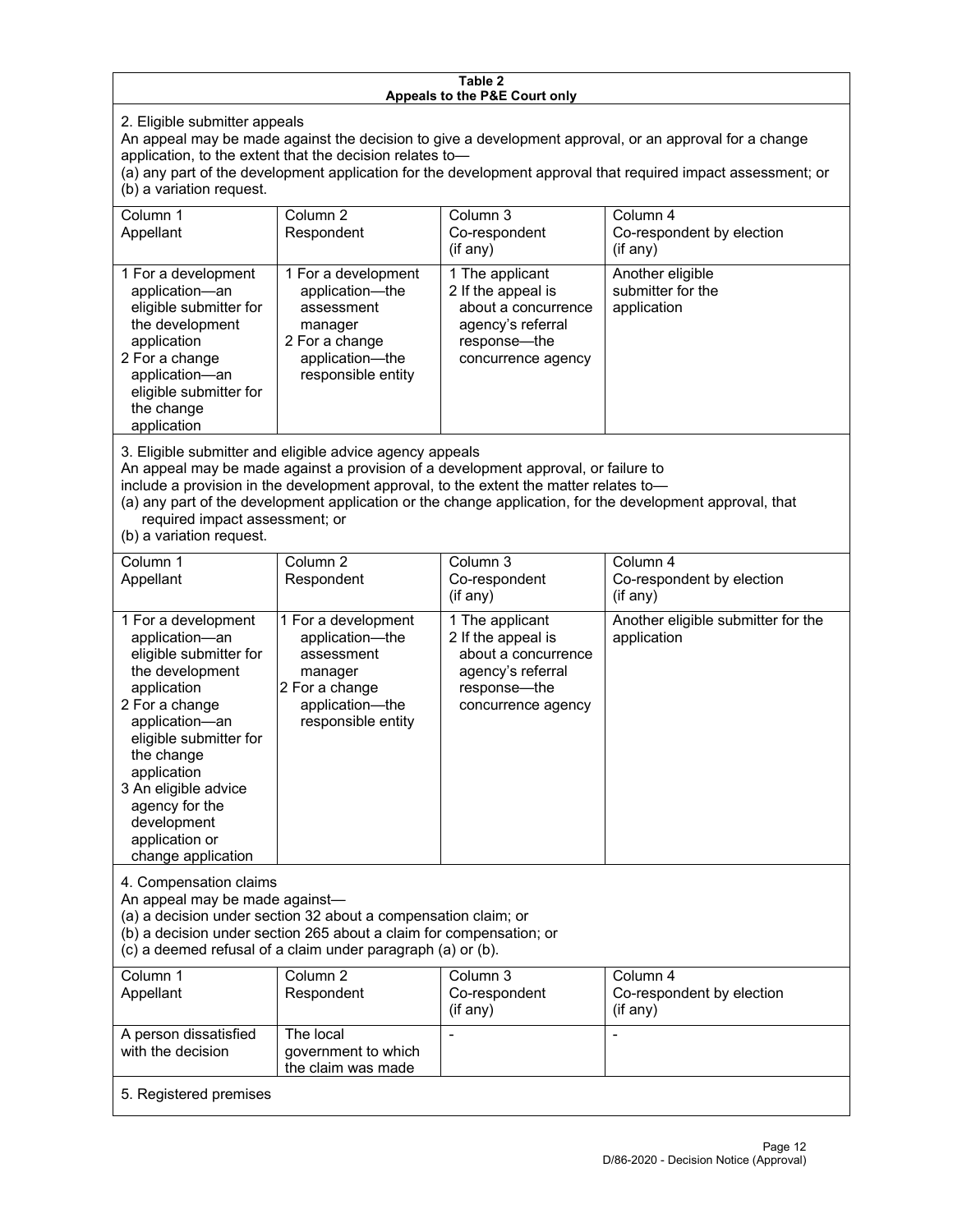| Table 2<br>Appeals to the P&E Court only                                                                                                                                                                                                                                                                             |                                   |                                                  |                                                                                                                                                                             |  |
|----------------------------------------------------------------------------------------------------------------------------------------------------------------------------------------------------------------------------------------------------------------------------------------------------------------------|-----------------------------------|--------------------------------------------------|-----------------------------------------------------------------------------------------------------------------------------------------------------------------------------|--|
| An appeal may be made against a decision of the Minister under chapter 7, part 4.                                                                                                                                                                                                                                    |                                   |                                                  |                                                                                                                                                                             |  |
| Column 1<br>Appellant                                                                                                                                                                                                                                                                                                | Column <sub>2</sub><br>Respondent | Column <sub>3</sub><br>Co-respondent<br>(if any) | Column 4<br>Co-respondent by election<br>(if any)                                                                                                                           |  |
| 1 A person given a<br>decision notice about<br>the decision<br>2 If the decision is to<br>register premises or<br>renew the<br>registration of<br>premises-an owner<br>or occupier of<br>premises in the<br>affected area for the<br>registered premises<br>who is dissatisfied<br>with the decision                 | The Minister                      | Ĭ.                                               | If an owner or occupier starts the<br>appeal - the owner of the<br>registered premises                                                                                      |  |
| 6. Local laws<br>An appeal may be made against a decision of a local government, or conditions applied,<br>under a local law about-<br>(a) the use of premises, other than a use that is the natural and ordinary consequence of prohibited<br>development; or<br>(b) the erection of a building or other structure. |                                   |                                                  |                                                                                                                                                                             |  |
| Column 1<br>Appellant                                                                                                                                                                                                                                                                                                | Column <sub>2</sub><br>Respondent | Column <sub>3</sub><br>Co-respondent<br>(if any) | Column 4<br>Co-respondent by election<br>(if any)                                                                                                                           |  |
| A person who-<br>(a) applied for the<br>decision; and<br>(b) is dissatisfied with<br>the decision or<br>conditions.                                                                                                                                                                                                  | The local government              | L,                                               | $\overline{a}$                                                                                                                                                              |  |
|                                                                                                                                                                                                                                                                                                                      |                                   | Table 3<br>Appeals to the tribunal only          |                                                                                                                                                                             |  |
| 1. Building advisory agency appeals<br>An appeal may be made against giving a development approval for building work to the extent the building<br>work required code assessment against the building assessment provisions.                                                                                         |                                   |                                                  |                                                                                                                                                                             |  |
| Column 1<br>Appellant                                                                                                                                                                                                                                                                                                | Column <sub>2</sub><br>Respondent | Column 3<br>Co-respondent<br>(if any)            | Column 4<br>Co-respondent by election<br>(if any)                                                                                                                           |  |
| A building advisory<br>agency for the<br>development application<br>related to the approval                                                                                                                                                                                                                          | The assessment<br>manager         | The applicant                                    | 1 A concurrence agency for the<br>development application<br>related to the approval<br>2 A private certifier for the<br>development application<br>related to the approval |  |
| 3. Certain decisions under the Building Act and the Plumbing and Drainage Act<br>An appeal may be made against a decision under-<br>(a) the Building Act, other than a decision made by the Queensland Building and Construction Commission; or<br>(b) the Plumbing and Drainage Act, part 4 or 5.                   |                                   |                                                  |                                                                                                                                                                             |  |
| Column 1<br>Appellant                                                                                                                                                                                                                                                                                                | Column <sub>2</sub><br>Respondent | Column 3<br>Co-respondent<br>(if any)            | Column 4<br>Co-respondent by election<br>(if any)                                                                                                                           |  |